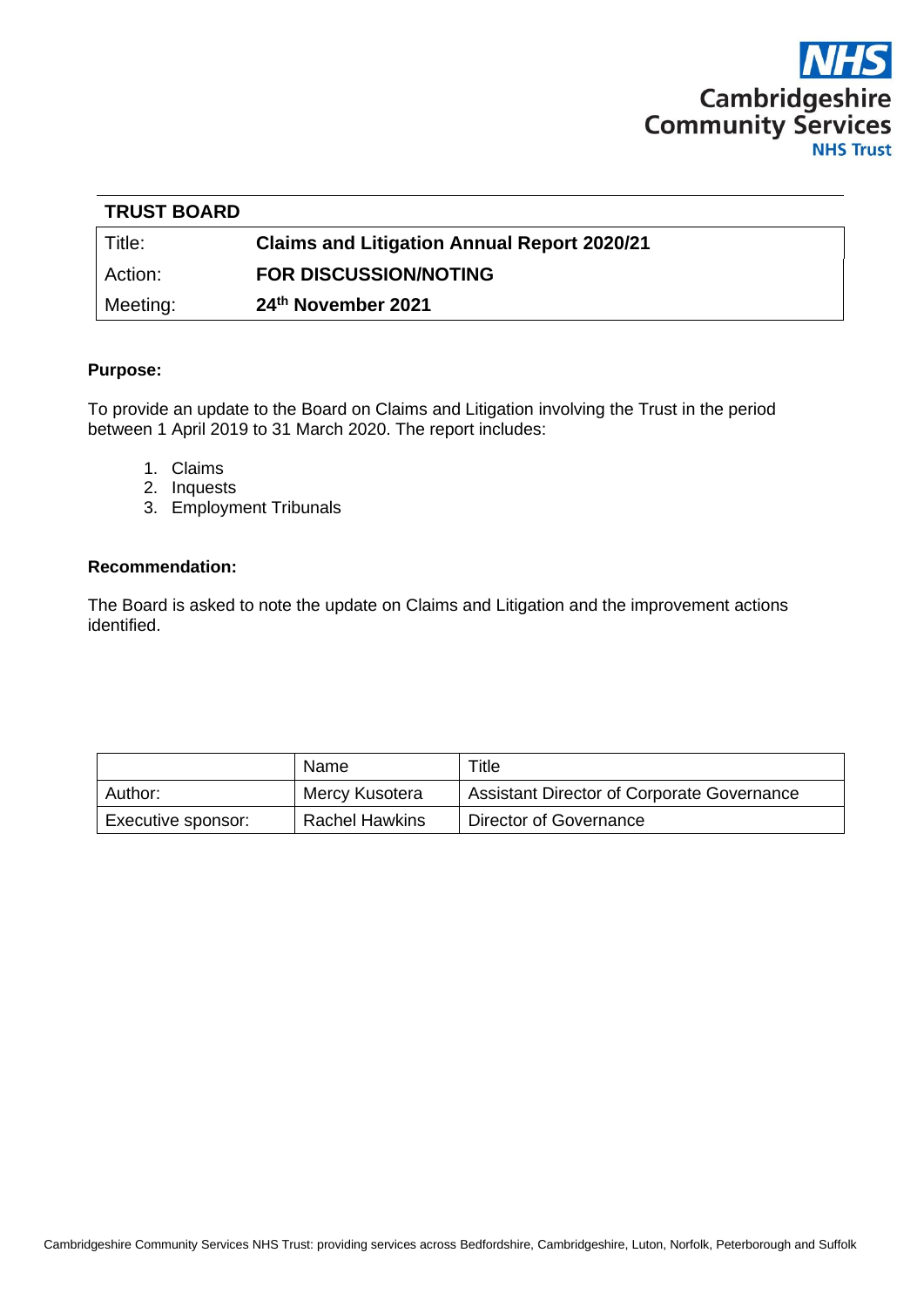# **Trust Objectives**

| <b>Objective</b>              | How the report supports achievement of the Trust<br>objectives:                             |
|-------------------------------|---------------------------------------------------------------------------------------------|
| Provide outstanding care      | This paper includes an analysis of trends relating to<br>clinical claims against the Trust. |
| Collaborate with others       |                                                                                             |
| Be an excellent employer      | This paper includes an update on employment law<br>cases.                                   |
| Be a sustainable organisation | The paper includes information on claims against the<br>Trust and any damages paid.         |

### **Trust risk register**

**Risk 3166** - There is a risk that patients and service users do not receive outstanding care if services fail to remain compliant with CQC Fundamentals of Care standards.

**Risk 3163** - There a risk that the delivery of high quality care will be adversely affected if levels of staff morale reduce.

### **Legal and Regulatory requirements:**

N/A

#### **Previous Papers:**

| Title:                                     | <b>Date Presented:</b> |
|--------------------------------------------|------------------------|
| <b>Claims and Litigation Annual Report</b> |                        |

#### **Equality and Diversity implications:**

| Objective                                                                                                                                     |                                                                                                                                 |                        |                                      | achievement of<br>objectives: |                             | How the report supports          |     |                       |
|-----------------------------------------------------------------------------------------------------------------------------------------------|---------------------------------------------------------------------------------------------------------------------------------|------------------------|--------------------------------------|-------------------------------|-----------------------------|----------------------------------|-----|-----------------------|
| To support the development of a Trust wide Anti-Racism Strategy<br>and Organisational Development Plan.                                       |                                                                                                                                 |                        |                                      |                               | Not relevant to this report |                                  |     |                       |
|                                                                                                                                               | To finalise the roll out of reverse mentoring as part of all in house<br>Not relevant to this report<br>development programmes. |                        |                                      |                               |                             |                                  |     |                       |
| We will measure the impact of our virtual clinical platforms, ensuring<br>that they are fully accessible to the diverse communities we serve. |                                                                                                                                 |                        |                                      |                               | Not relevant to this report |                                  |     |                       |
| We will ensure that the recruitment of our volunteers are from the<br>diverse communities they serve.                                         |                                                                                                                                 |                        |                                      |                               | Not relevant to this report |                                  |     |                       |
| Are any of the following protected characteristics impacted by items covered in the paper                                                     |                                                                                                                                 |                        |                                      |                               |                             |                                  |     |                       |
| Age                                                                                                                                           | <b>Disability</b>                                                                                                               | Gender<br>Reassignment | Marriage and<br>Civil<br>Partnership | Pregnancy<br>and<br>Maternity | Race                        | Religion<br>and<br><b>Belief</b> | Sex | Sexual<br>Orientation |
|                                                                                                                                               |                                                                                                                                 |                        |                                      |                               |                             |                                  |     | ×                     |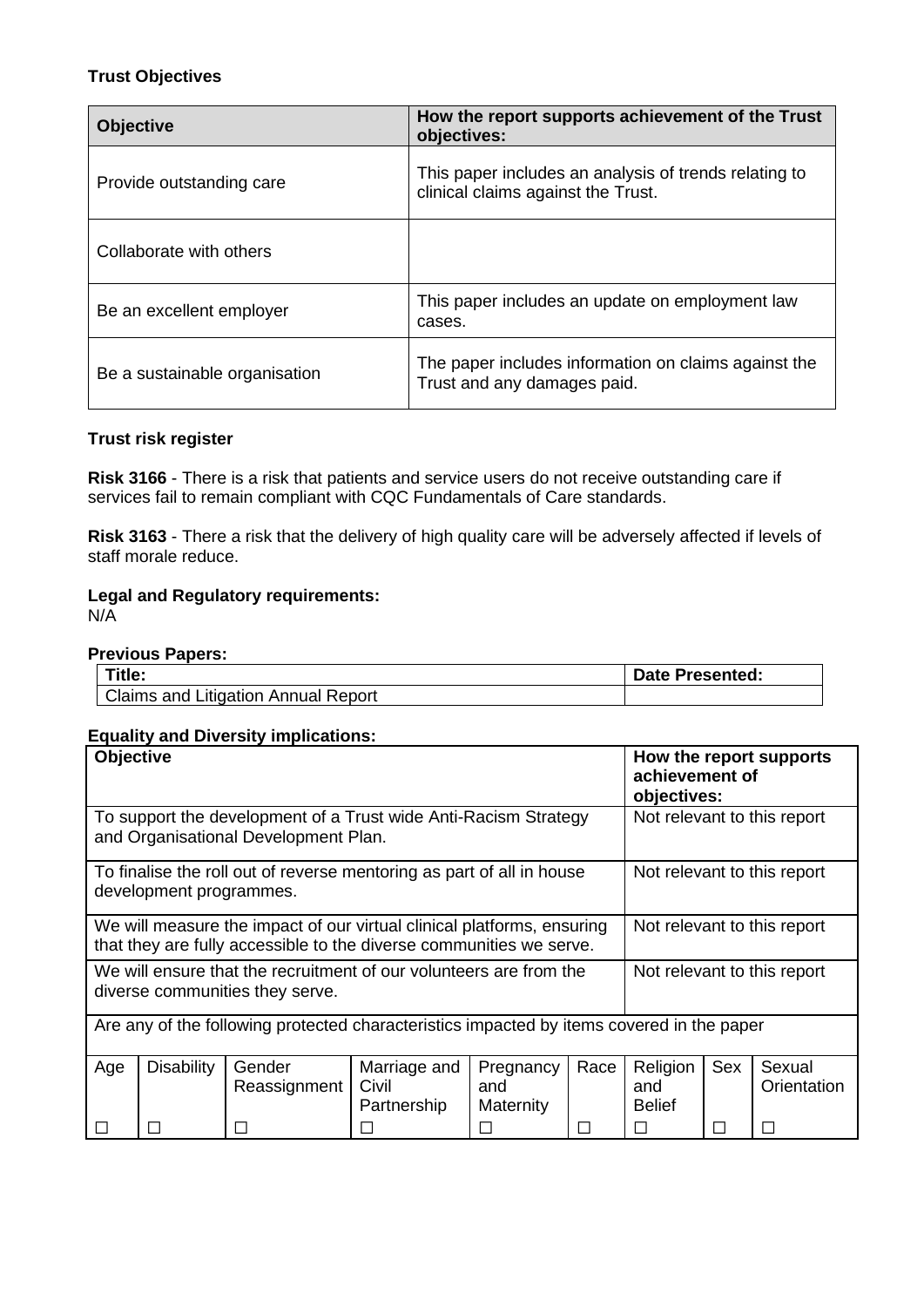# **1. Claims**

- 1.1 The Trust handled 11 claims between 1 April 2020 and 31 March 2021. The claims can be broken down as follows:
	- Five (5) Clinical Negligence
	- One (1) Public Liability
	- Four (4) Employer Liability
	- One (1) Property Expenses Scheme
- 1.2 The Trust received thre new claims between 1 April 2020 31 March 2021. None of these cases resulted from a formal complaint in the first instance.
- 1.3 There were three (3) new claims reported between 1 April 2020 to 31 March 2021 comprising one (1) employer liability claim; one (1) clinical negligence claim and one (1) Property Expenses Scheme claim. Details included in Annex A.
- 1.4 There were no claims re-opened between 1 April 2020 31 March 2021.
- 1.5 One (1) Employer Liability claim closed between 1 April 2020 to 31 March 2021:

| <b>Claim</b><br><b>Type</b> | <b>Closed Status</b>                   | <b>Root Cause</b> | <b>Service / Location</b>     |
|-----------------------------|----------------------------------------|-------------------|-------------------------------|
| $LTPS - EL$                 | Settled out of Court -<br>Damages Paid | Trip and Slip     | Brookfields / Site Management |

1.6 Total damages paid between 1 April 2020 – 31 March 2021 are as follows:

# **Clinical Negligence**

• Total Claim Costs paid by NHS Resolution - £Nil

# **LTPS Public Liability**

• Total Claim Costs paid by NHS Resolution - £Nil

#### **LTPS Employer Liability**

• Total Claim Costs paid by NHS Resolution:

| <b>Total</b><br>claim | Damages reserve | <b>Claimant costs reserve</b> | Defence costs reserve |
|-----------------------|-----------------|-------------------------------|-----------------------|
| £19,300               | £10,000         | £8,000                        | £1,300                |

• Cost to Trust (excess is £10K per claim) =  $£10K$ 

#### **Property Expenses Scheme**

• Total Claim Costs paid by NHS Resolution - £Nil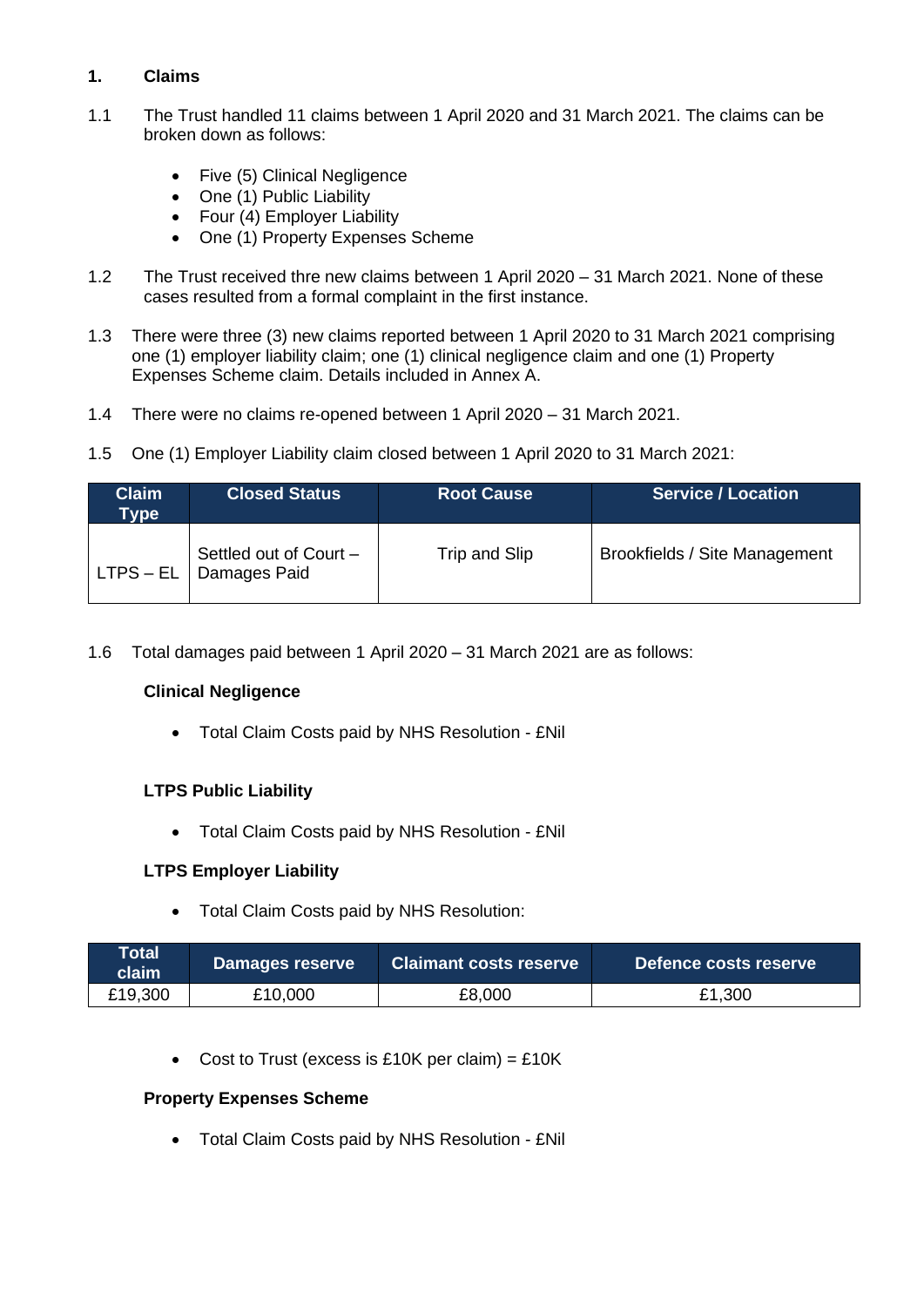## **2. Employment Tribunals**

- 2.1 In the period April 2020 to March 2021, the Trust had no cases that went to the Employment Appeal Tribunal.
- 2.2 The Trust had no case out of court settlement.
- 2.3 The Trust is committed to continuous improvement through trend analysis and learning lessons from all employment cases resolved. For example, previous tribunal cases have led to the review of relevant Trust policies.

### **3 NHS Resolution**

3.1 The Trust is a member of the following schemes provided by NHS Resolution (previously NHS Litigation Authority):

#### **a) The Clinical Negligence Scheme for Trusts (CNST)**

The scheme handles all clinical negligence claims against member NHS bodies where the incident in question took place on or after 1 April 1995. The costs of the scheme are met by membership contributions.

#### **b) The Risk Pooling Schemes for Trusts**

This covers non-clinical claims and includes two separate schemes i.e. the Liabilities to Third Parties Scheme (LTPS) and the Property Expenses Scheme (PES).

- **c) The Liabilities to Third Parties Scheme (LTPS)** typically covers employers' and public liability claims from NHS staff, patients and members of the public.
- **d) The Property Expenses Scheme (PES)** covers "first party" losses for material damage to buildings and contents from a variety of causes, including fire, theft and water damage. PES also offers business interruption expense cover arising from property damage.

Both LTPS and PES claims are subject to excesses, with the Trust responsible for paying all claims under the schemes below excess.

- 3.2 The costs of the scheme are met by membership contributions. Individual member contribution levels are calculated based on a range of factors, including:
	- o the type of Trust,
	- o the specialties it provides,
	- o the number of "whole time equivalent" clinical staff it employs, and
	- o the Trust's claims history.

#### **4. Learning and Continuous Improvement**

4.1 In the last year, the Associate Director of Legal Services (CPFT) & Director of Governance have held meetings to discuss ongoing cases and resourcing to provide support to staff going through legal proceedings related to their role in the organisation.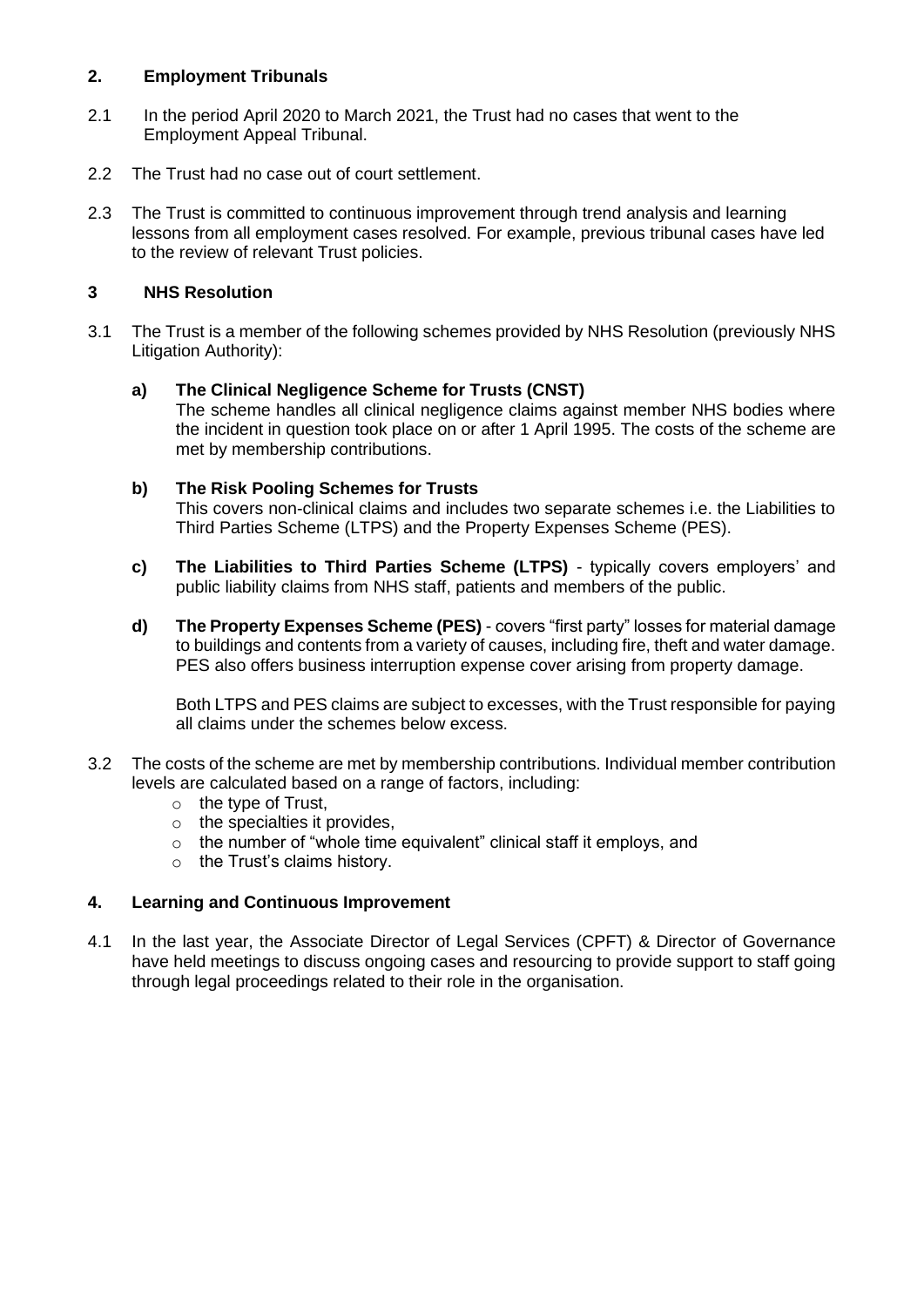# **Annex A**

# **1. Thematic Data for Active Cases:**

| <b>Claim</b><br><b>Type</b> | <b>Status</b>                   | <b>Root Cause</b>       | <b>Service / Locality</b>   |
|-----------------------------|---------------------------------|-------------------------|-----------------------------|
| Clinical Neg.               | Damages Agreed (Out Of Court)   | Misdiagnosis            | Peterborough GP OOH         |
| Clinical Neg.               | Damages Agreed (Out Of Court)   | Misdiagnosis            | Peterborough GP OOH         |
| Clinical Neg.               | Damages Agreed (Out Of Court)   | Failure to X-Ray        | MIU, POW Hospital           |
| Clinical Neg.               | Letter of Response - Admission  | <b>Failure to Treat</b> | Paediatrics Hinchingbrooke  |
| Clinical Neg.               | Proceedings Issued / Served     | <b>Failure to Treat</b> | Dentistry                   |
| <b>Empl Liability</b>       | Letter of Response - Challenged | Trip and Slip           | Downham Mkt Health Centre   |
| <b>Public Liability</b>     | Letter of Response - Admission  | Falling object          | DAC Peterborough            |
| <b>Empl Liability</b>       | Damages Agreed (Out Of Court)   | Trip and Slip           | <b>Brookfields Hospital</b> |
| <b>Empl Liability</b>       | Letter of Response - Repudiated | Trip and Slip           | CDC - Hill Rise - Kempston  |
| <b>Empl Liability</b>       | Letter of Response - Repudiated | Trip and Slip           | <b>MKUH NHS Trust</b>       |
| Property Exp.               | Loss Adjuster Instructed        | <b>Flood Damage</b>     | DAC Peterborough            |

# **2. Summary of New Claims**

| The Claimant's foot suddenly and without     | Opened: 18.05.20         |                                                         |          |                                                         |
|----------------------------------------------|--------------------------|---------------------------------------------------------|----------|---------------------------------------------------------|
| warning slipped into a hole created by       |                          |                                                         |          |                                                         |
| broken/unmaintained pavement.                |                          | Present Position: New claim received in the claim       |          |                                                         |
|                                              |                          | notification portal. Initial investigation suggests the |          |                                                         |
| Location: Milton Keynes University Hospital  |                          | claim should be repudiated as the incident locus is     |          |                                                         |
| Date of Incident: 03.04.20                   |                          | not the responsibility of the Trust.                    |          |                                                         |
| <b>Claim ID: 503</b>                         |                          |                                                         |          |                                                         |
| NHSR Ref: M20LT674/001                       |                          | NHSR claim total comprising as follows:                 |          |                                                         |
|                                              | <b>Total Claim</b>       | <b>Damages</b>                                          | Claimant | Defence                                                 |
|                                              |                          | Reserve                                                 | Costs    | Costs                                                   |
|                                              |                          |                                                         | Reserve  | Reserve                                                 |
|                                              | £12,000                  | £10,000                                                 | £2,000   | £0                                                      |
|                                              |                          |                                                         |          |                                                         |
|                                              |                          | Estimated Settlement Date: 2020/21                      |          |                                                         |
|                                              |                          |                                                         |          |                                                         |
| The claim relates to flooding at the Dental  | Opened: 17.8.20          |                                                         |          |                                                         |
| Access Centre in Peterborough.               |                          |                                                         |          |                                                         |
|                                              |                          | Present Position: Loss Adjuster Instructed              |          |                                                         |
| Date of Incident: 17.8.20                    |                          |                                                         |          |                                                         |
| NHSR Ref: M20PT674/001                       |                          |                                                         |          |                                                         |
|                                              |                          | NHSR claim total comprising as follows:                 |          |                                                         |
|                                              | Total                    | Damages                                                 | Claimant | Defence                                                 |
|                                              | Claim                    | Reserve                                                 | Costs    | Costs                                                   |
|                                              |                          |                                                         | Reserve  | Reserve                                                 |
|                                              | £145,000                 | £140,000                                                | £0       | £5,000                                                  |
|                                              |                          |                                                         |          |                                                         |
|                                              |                          | Estimated Settlement Date: 2021/22                      |          |                                                         |
|                                              |                          |                                                         |          |                                                         |
| The Claim relates to a failure to consider a | Opened: 18.11.2020       |                                                         |          |                                                         |
| bacterial infection and failure to perform a |                          |                                                         |          |                                                         |
| full neurological examination. The claimant  |                          |                                                         |          | Present Position: Letter of Response served 15.4.21     |
| subsequently underwent surgery for           |                          |                                                         |          | admitting liability (with the extent of causation being |
| bifrontal craniotomy with evacuation of      |                          |                                                         |          | reserved) based on the expert evidence. Waiting on      |
|                                              |                          |                                                         |          |                                                         |
| subdural empyema.                            | a further expert report. |                                                         |          |                                                         |
|                                              |                          |                                                         |          |                                                         |
| Location: PAU Hinchingbrooke Hospital        |                          |                                                         |          |                                                         |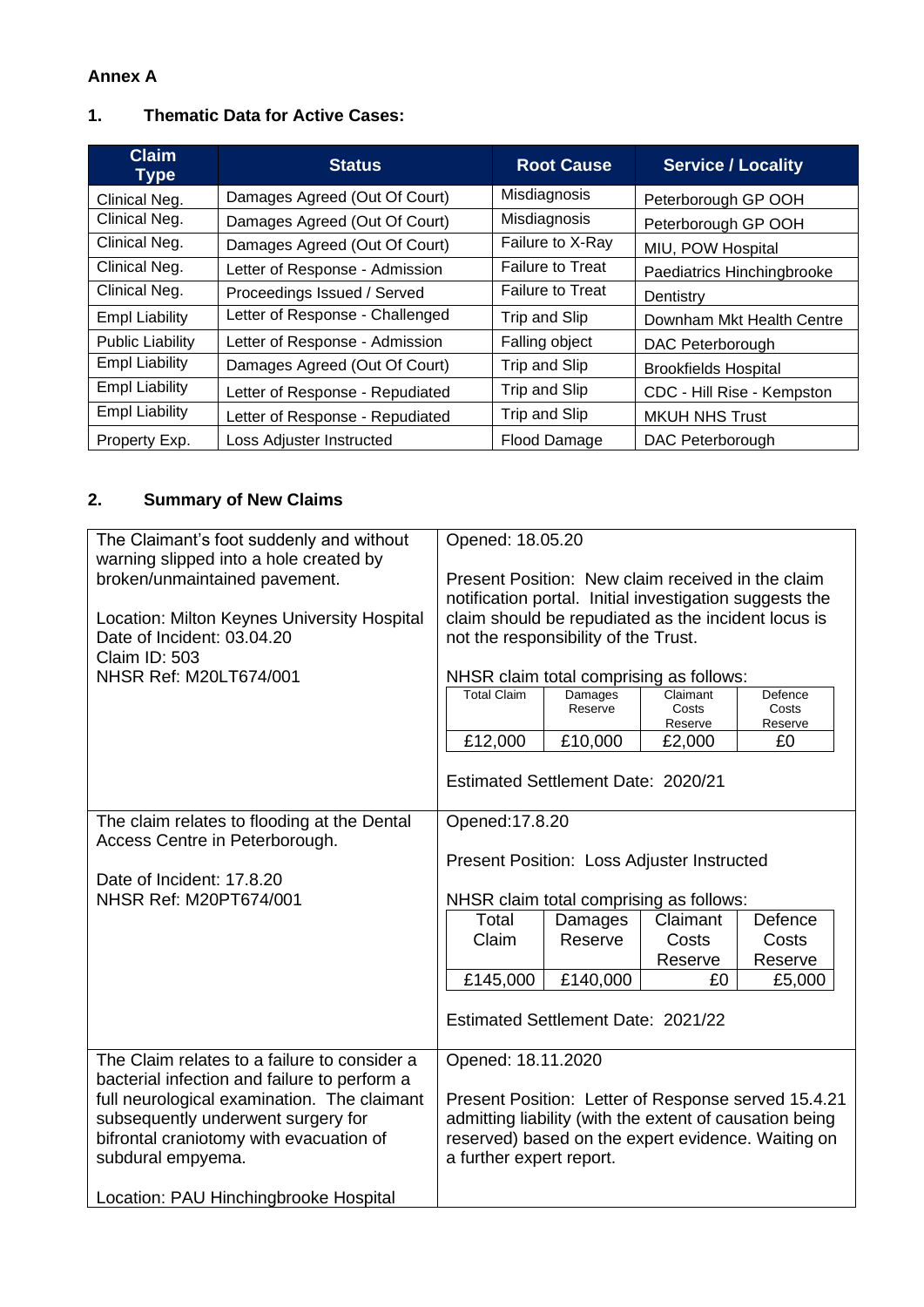| Date of Incident: 9.3.2018<br>NHSR Ref: M20CT674/001 | Claimant solicitors advise they are currently unable<br>to disclose any expert evidence. We will continue to<br>seek updates. |            |          |         |
|------------------------------------------------------|-------------------------------------------------------------------------------------------------------------------------------|------------|----------|---------|
|                                                      | NHSR claim reserve total comprising:                                                                                          |            |          |         |
|                                                      | Total                                                                                                                         | Damages    | Claimant | Defence |
|                                                      | Claim                                                                                                                         |            | Costs    | Costs   |
|                                                      | £1,175,000                                                                                                                    | £1,000,000 | £150,000 | £25,000 |
|                                                      | Settlement Date: 2021/22                                                                                                      |            |          |         |

# **3. Inquests Data Active Cases Between 1 April 2020 – 31 March 2021**

| <b>Circumstances of The Death</b>                                                                                                                                                                                                                                                                                                                                                                                                                                                                                                                                                                                                                                                                                                                  | <b>Present Position</b>                                                                                                            |
|----------------------------------------------------------------------------------------------------------------------------------------------------------------------------------------------------------------------------------------------------------------------------------------------------------------------------------------------------------------------------------------------------------------------------------------------------------------------------------------------------------------------------------------------------------------------------------------------------------------------------------------------------------------------------------------------------------------------------------------------------|------------------------------------------------------------------------------------------------------------------------------------|
| LS died from severe anaemia caused by<br>haemolytic disease of the newborn and which<br>developed untreated following her discharge from<br>hospital aged 4 days on 14.12.19. Information<br>about her ongoing risk of developing severe<br>anaemia and the signs and symptoms to look for<br>was not conveyed to LS' parents or to those with<br>responsibility for her care in the community. In<br>consequence it was not relayed back by the health<br>visitor to the on-call paediatric registrar during a call<br>made on 20.12.19 to express concern about the<br>fact that LS' weight had remained static, equivalent<br>to birthweight, for 3 days despite apparently<br>feeding well. LS died on 23.12.19 at<br>Hinchingbrooke Hospital. | Inquest Hearing: 10-11 May 2021                                                                                                    |
| Male patient under the care of Luton District Nursing<br>Services following a referral from his GP on 1 July                                                                                                                                                                                                                                                                                                                                                                                                                                                                                                                                                                                                                                       | Date of Notification: September 2015                                                                                               |
| 2019. The patient was a bilateral amputee, which<br>had resulted from a long-term condition of diabetes                                                                                                                                                                                                                                                                                                                                                                                                                                                                                                                                                                                                                                            | Present Position: Concluded 03.09.20                                                                                               |
| and lived independently at Jill Jenkins Court, Luton,<br>which is a supported living accommodation.                                                                                                                                                                                                                                                                                                                                                                                                                                                                                                                                                                                                                                                | An Inquest hearing at The Court House,<br>Ampthill on 3 September 2020, heard before<br>the Assistant Coroner concluded in a death |
| The last visit by Trust staff was Friday 17 August<br>2019 following which, the patient was admitted to                                                                                                                                                                                                                                                                                                                                                                                                                                                                                                                                                                                                                                            | of Natural Causes.                                                                                                                 |
| Luton & Dunstable Hospital at 11:08hrs on Saturday<br>18 August 2019 being generally unwell and unable                                                                                                                                                                                                                                                                                                                                                                                                                                                                                                                                                                                                                                             | Medical cause of death:                                                                                                            |
| to take his meds.                                                                                                                                                                                                                                                                                                                                                                                                                                                                                                                                                                                                                                                                                                                                  | I a Septicaemia and Acute Myocardial<br>Infarction                                                                                 |
| patient was confused and<br>disoriented.<br>The<br>Examination and investigations confirmed acute<br>myocardial<br>infarction,<br>sepsis<br>with<br>diabetic<br>ketoacidosis. He deteriorated quite rapidly requiring                                                                                                                                                                                                                                                                                                                                                                                                                                                                                                                              | I b Infected Sacral Pressure sores<br>Il Diabetes Mellitus, Peripheral Vascular<br><b>Disease</b>                                  |
| intensive care review. Despite IV fluids, antibiotics<br>and DKA treatment, he did not respond and had a<br>cardiac arrest at 17:37 hrs in HDU where sadly he<br>passed away.                                                                                                                                                                                                                                                                                                                                                                                                                                                                                                                                                                      | The Trust provided statements from an RGN<br>and TVN. Neither witness was required to<br>attend court.                             |
| The death was referred to the Coroner - reason for<br>referral: death under 24hrs of hospital admission.                                                                                                                                                                                                                                                                                                                                                                                                                                                                                                                                                                                                                                           |                                                                                                                                    |
| The Trust was approached by the Coroner for<br>patient records in September 2019 and then on 7<br>January 2020 for statements from the Tissue                                                                                                                                                                                                                                                                                                                                                                                                                                                                                                                                                                                                      |                                                                                                                                    |